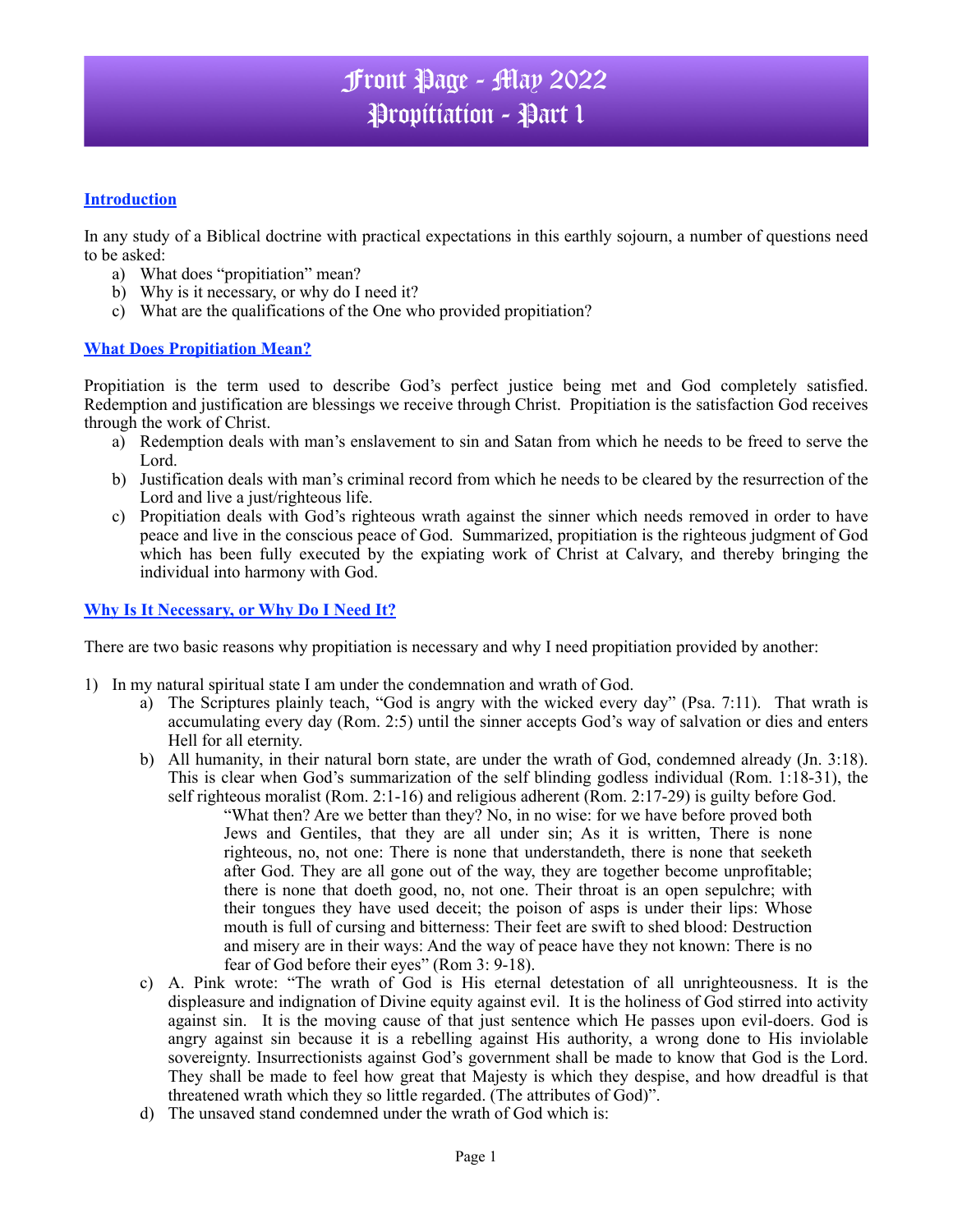# Front Page - May 2022 Propitiation - Part 1

- i) A wrath that is the total eternal forsakening by God for that is what the Lord endured (Mk. 15:34)
- ii) A wrath that is personal (Jn. 3:36)
- v) A wrath that is proportional for it will be according to works (Rev.  $20:12, 13$ )
- vi) A wrath that is inescapable (Rev. 20:11, 13)
- 2) The second reason why I need propitiation provided by another is sinful man can never appease God's righteous anger against the sinner, neither can sinful man redeem his brother, "None of them can by any means redeem his brother, nor give to God a ransom for him" (Psa. 49:7). The reason no natural man can please God is, "they that are in the flesh (an unsaved individual) cannot please God" (Rom. 8:8). Man cannot change the spiritual condition into which he was born, just as I cannot change my being Irish. If I wanted to be an Italian, I could learn Italian dress like an Italian but all the outward changes in the world would never make me Italian. Likewise, neither by baptism, confirmation or any religious activity can the condition of being under the domination of Satan and the wrath of God.
	- a) To the pagans, gods were aspects of creation, they saw them as angry and would fall on them without mercy if they did not appease (propitiate) him. It was a matter of diverting his anger by offering flowers, land, children to atone for their wrongs. In the doctrine of Biblical propitiation man never propitiates God! Sinful humanity could never offer to God a sacrifice that could remove the guilt of sins committed nor provide forgiveness. Biblical expiation (word not found in the scriptures but its truth is taught) is the foundation for God to be propitiated. It was a work entirely dependent on the Son of God at Calvary whereby God's justice and righteousness is perfectly satisfied. Through His work on the cross Christ is our Propitiation. I put this another way, propitiation is not man appeasing God. God has provided the way by which His wrath is appeased righteously. By the work of Christ on the cross He is our Propitiation (the One who by His sufferings righteously stilled and abolished the anger of God to the entire satisfaction of God).
	- b) Such is the fullness of the eternal efficacy of the sacrifice of the Lord that even those who sinned in the Old Testament, i.e. David with Bathsheba, Solomon with his multiple wives and idolatry, Isaiah who acknowledged his sin as did Job, or Moses when he spoke inadvisably and smote the rock a second time, all their sins are forgiven through the propitiatory work of Christ. "Whom God hath set forth to be a propitiation through faith in His blood, to declare His righteousness for the remission of sins that are past, through the forbearance of God" (Rom. 3:25).

### **What Are The Qualifications of The One Who Provided Propitiation?**

Man needs a "Propitiation" and therefore a "Propitiator" because nothing he can do can eradicate the fury of God against him. How could I, if I broke the law by stealing, eradicate the guilt of that which I had done? If while driving foolishly I failed to watch carefully and kill a child, how could the damage done be rectified? When I behave as a rebel against God, making God out to tell lies and belittle the work of His Son at Calvary, how could I have the guilt and disobedient actions removed and the God who is rebelled against have His just anger removed?

- a) That which is needed is a human being:
	- i) Who was not only born holy and sinless but lived in a world of spiritual defilement which contaminated everyone else?
	- ii) Whose moral integrity was beyond question and endorsed by God from Heaven?
	- iii) Whose sacrifice would not be coerced but willingly offer Himself to have the execution of God's wrath executed on Himself for the removal of my guilt and sins?
	- iv) Who would be able to present a sacrifice to God that would be so perfect, and because not a sin was overlooked and God's justice and righteousness would be perfectly satisfied?
	- v) By whose sacrifice God could make me His child, delighting in me and that for all eternity?
- b) In the grace, mercy and love of God such a one was provided for me in the Person of the Lord Jesus, the Son of God. That amazing and wonderful man was not born under sin and Satanic dominion, was never by birth under the wrath of God, was never because of sin in his life ever a candidate for eternal damnation.